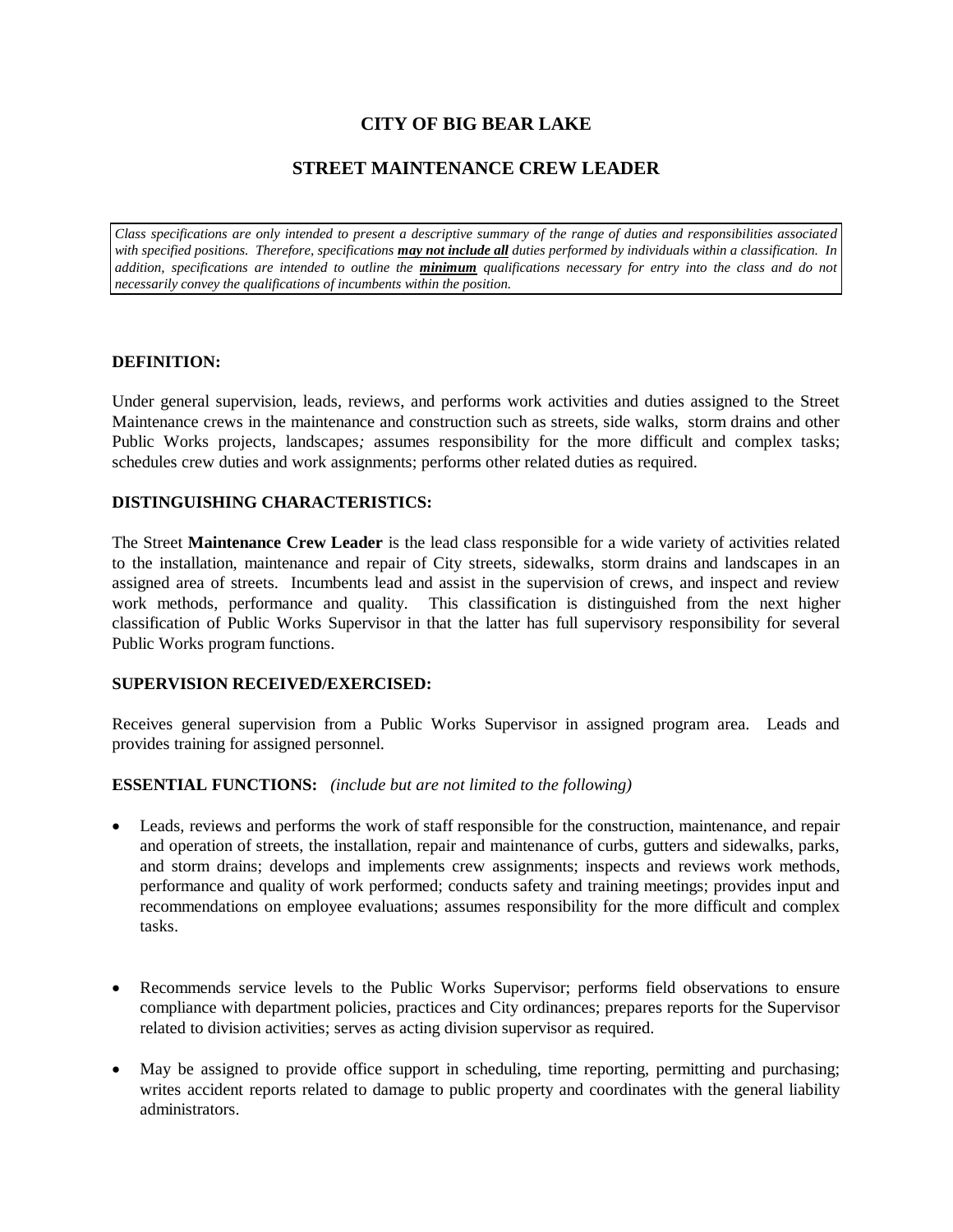#### STREET MAINTENANCE CREW LEADER Page 2

- Oversees the operation and maintenance of public works crew equipment and/or machinery, including trucks, loaders, pavers, backhoes, power tools and equipment; ensures adherence to safe work methods, procedures and practices; inspects division equipment and ensures compliance with department practices; responds to maintenance needs and schedules appropriate service and repair.
- Responds to questions, concerns and emergency calls from the general public; makes recommendations and/or takes appropriate action to resolve issues and problems; responds to inquiries about department policies, rules, regulations and City ordinances, establishes and maintains a customer service orientation within the work unit.
- Assists in the work of other divisions when needed; may operator equipment in snow removal activities in assigned areas; responds to emergency call outs when needed.
- Demonstrates a full understanding of applicable policies, procedures and work methods associated with assigned duties; evaluates assigned work activities; estimates time, materials and equipment necessary for the successful completion of assignments; acquires necessary resources as appropriate.
- Establishes positive working relationships with representatives of community organizations, state/local agencies, City management and staff, and the public.

## **PHYSICAL, MENTAL AND ENVIRONMENTAL WORKING CONDITIONS:**

Position requires sitting, standing, walking on level and slippery surfaces, reaching, twisting, turning, kneeling, bending, stooping, squatting, crouching, grasping, and making repetitive hand movement in the performance of daily duties. Incumbents perform manual labor at high altitude. The position also requires both near and far vision when inspecting work and operating assigned equipment. The need to lift, carry and push tools, equipment and supplies weighing 50 pounds or more is also required. Additionally, the incumbent in this outdoor position works in all weather conditions, including wet, snow, hot and cold. The incumbent may use chemicals, lubricants, herbicides and pesticides, which may expose the employee to fumes, dust and air contaminants. Incumbents may be exposed to mechanical, electrical and biological hazards. The nature of the work also requires the incumbent to climb ladders, work at heights over 10 feet, work in confined spaces, use power and noise producing tools and equipment, drive motorized vehicles and heavy equipment, and work in heavy vehicle traffic conditions. The incumbent may be required to work nights and weekends and respond to after hours emergency call-outs.

Some of these requirements may be accommodated for otherwise qualified individuals requiring and requesting such accommodations.

**QUALIFICATIONS:** *(The following are minimal qualifications necessary for entry into the classification.)*

#### **Education and/or Experience**

Any combination of education and experience that has provided the knowledge, skills and abilities necessary for a **Street Maintenance Crew Leader**. A typical way of obtaining the required qualifications is to possess the equivalent of three years of experience in the construction, maintenance, repair and operation of streets, landscapes, and storm drains, and a high school diploma or equivalent.